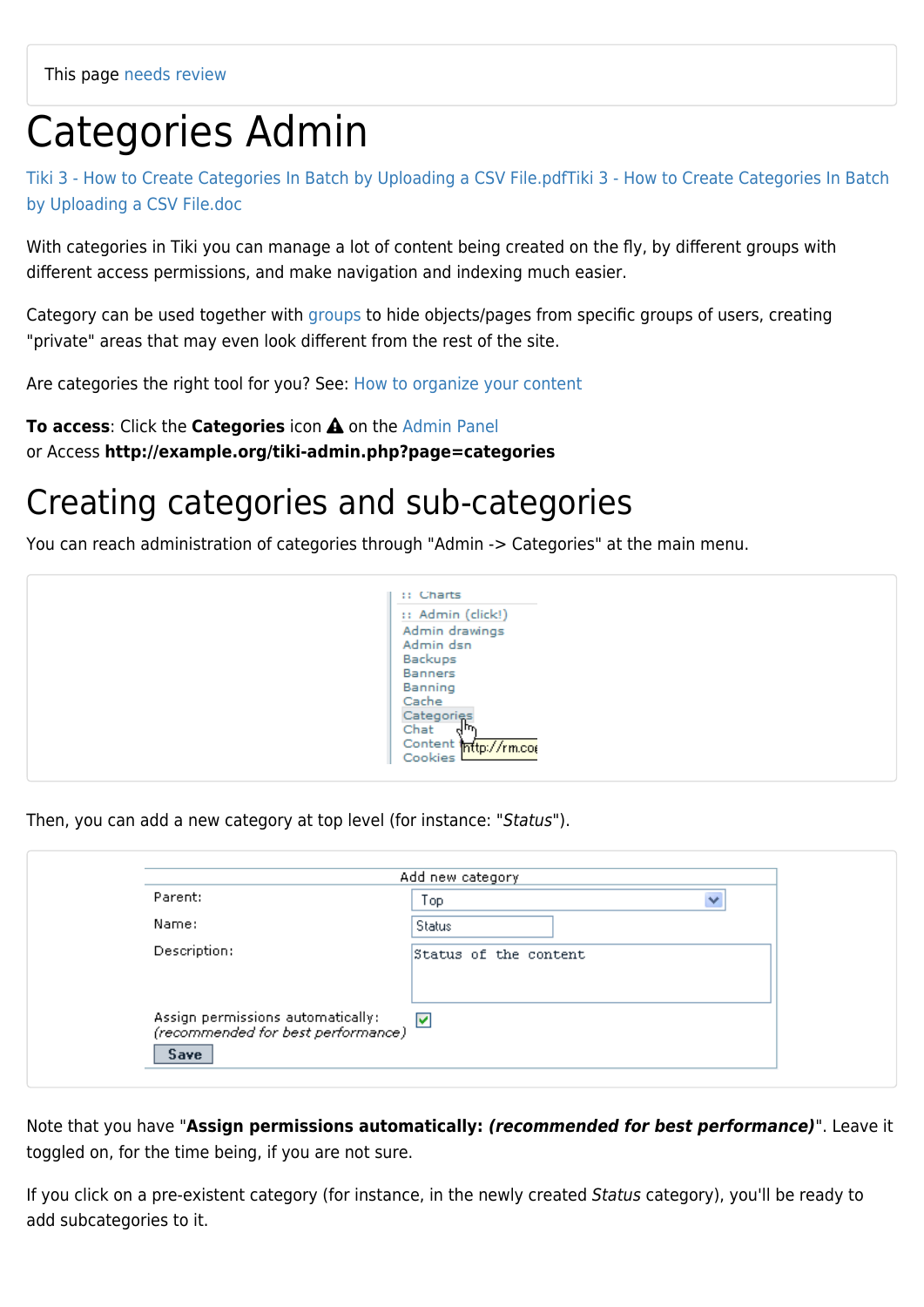You should see the path to the category you are in, like "**Current Category: Top :: Status**", in this case:



Then, you can add a new category (for instance: "1. To Do"), as a child of the parent category ("Status") selected.

| Parent:                                                                 | Status                            |  |
|-------------------------------------------------------------------------|-----------------------------------|--|
| Name:                                                                   | 1. To Do                          |  |
| Description:                                                            | Things that still need to be done |  |
|                                                                         |                                   |  |
| Assign permissions automatically:<br>(recommended for best performance) |                                   |  |
| Save                                                                    |                                   |  |

Once created, if you click on the the "**>>>**" at the right of "Status" category, you could see the child categories below:



After some work, you could have something like:

| B<br>                             |   |
|-----------------------------------|---|
| V<br>1. To Do                     | × |
| B<br>2. Obsolete                  | × |
| $\frac{1}{3}$ 3. In Progress<br>M | × |
| B<br>4. Pending Review            | × |
| V<br><b>Reviewed</b>              | × |
| B<br>Validated                    | × |

### Creating categories in batch from CSV files

Also see attached MS Word and PDF files that describe how to create categories in batch by uploading CSV files

Step 1 : Create A CSV File that Describes Your Categories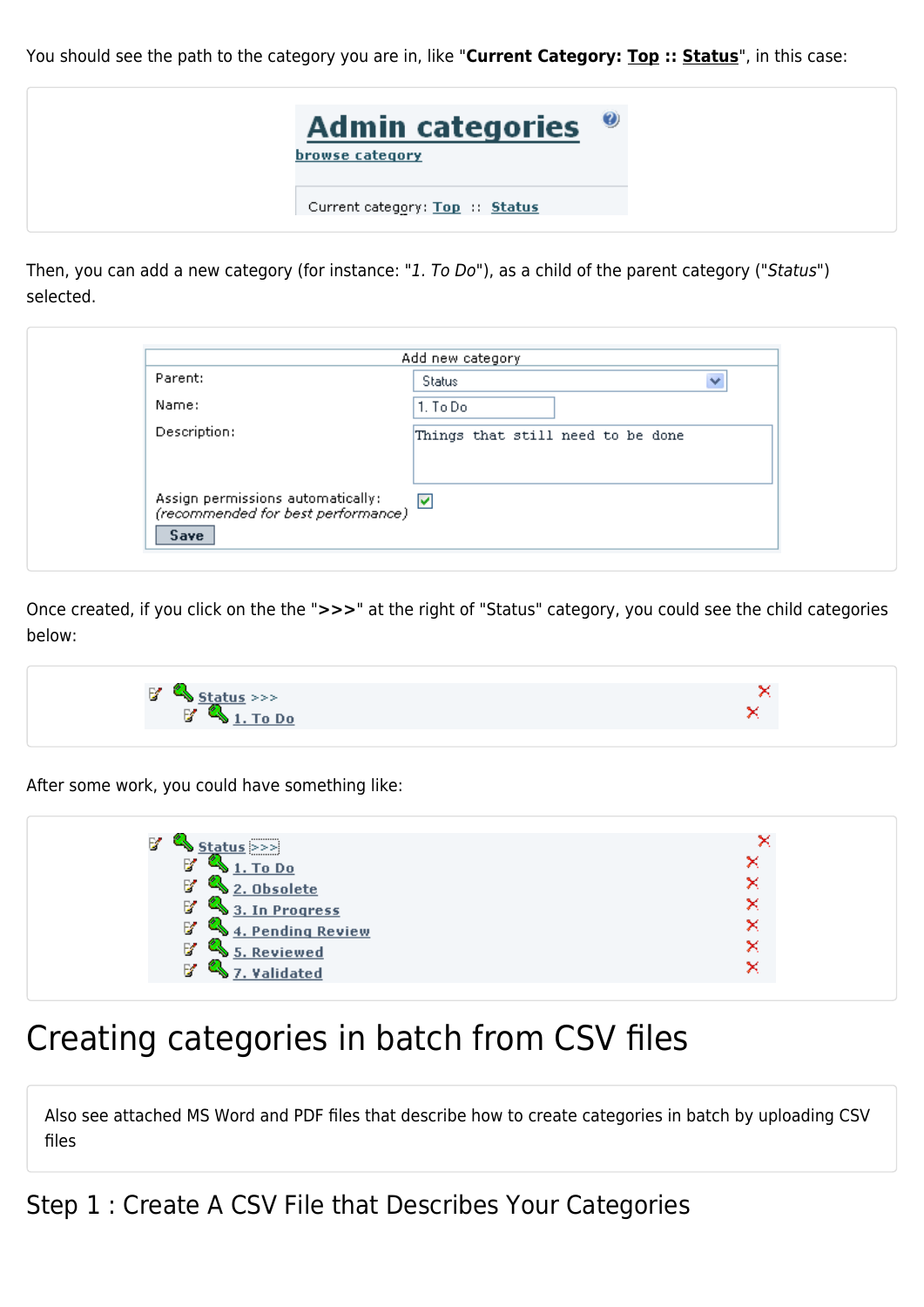### Step 2 : Navigate to [[http://<server-name>/tiki/tiki-admin\_categories.php]]

and use the Batch upload panel to select your Category CSV file and upload it to your Tiki [[replace <server-name> with the name of your server, such as "localhost"]]

### Step 3 : Verify that your new categories have been created

 $\pmb{\times}$ 

 $\pmb{\times}$ 

But imagine that you would like that all content is readable only by registered users of your site, and only the content categorized as "**7.Validated**" is readable by anonymous. You could achieve that using **category permissions** (see following section).

## Assigning permissions to categories How Category Permissions Work

The category permission system follows the following rules.

- 1. Categories are treated as objects, just like wiki pages and forums, etc.
- 2. Category perms are hierarchical, unless you override the "& all children" option. Child objects will automatically inherit permissions from their parents.
- 3. If there is a conflict between child and parent perms, permissions assigned to child objects take precedence over permissions assigned to parent objects.
- 4. If a category allows (or does not disallow) user access to an object, the user's [Groups](https://doc.tiki.org/Groups) permissions must also allow access to that kind of object.
- 5. If no permissions are assigned to an object and any of its ancestor objects, global permissions for that users Groups are applied.
- 6. Objects can be placed in more than one category.
- 7. Multiple category permissions: In the case where an object belongs to more than one category, the user must have permissions in all of the applied categories to perform that action. In other words, the category where the user had the lowest permissions takes precedence when considering if user can perform the action or not.
- 8. The stricter "must perms in all" rule can be relaxed (in tiki 1.10) to a "must have perms in one" by unchecking "Permission to all (not just any) of an object's categories is required for access" in admin->categories.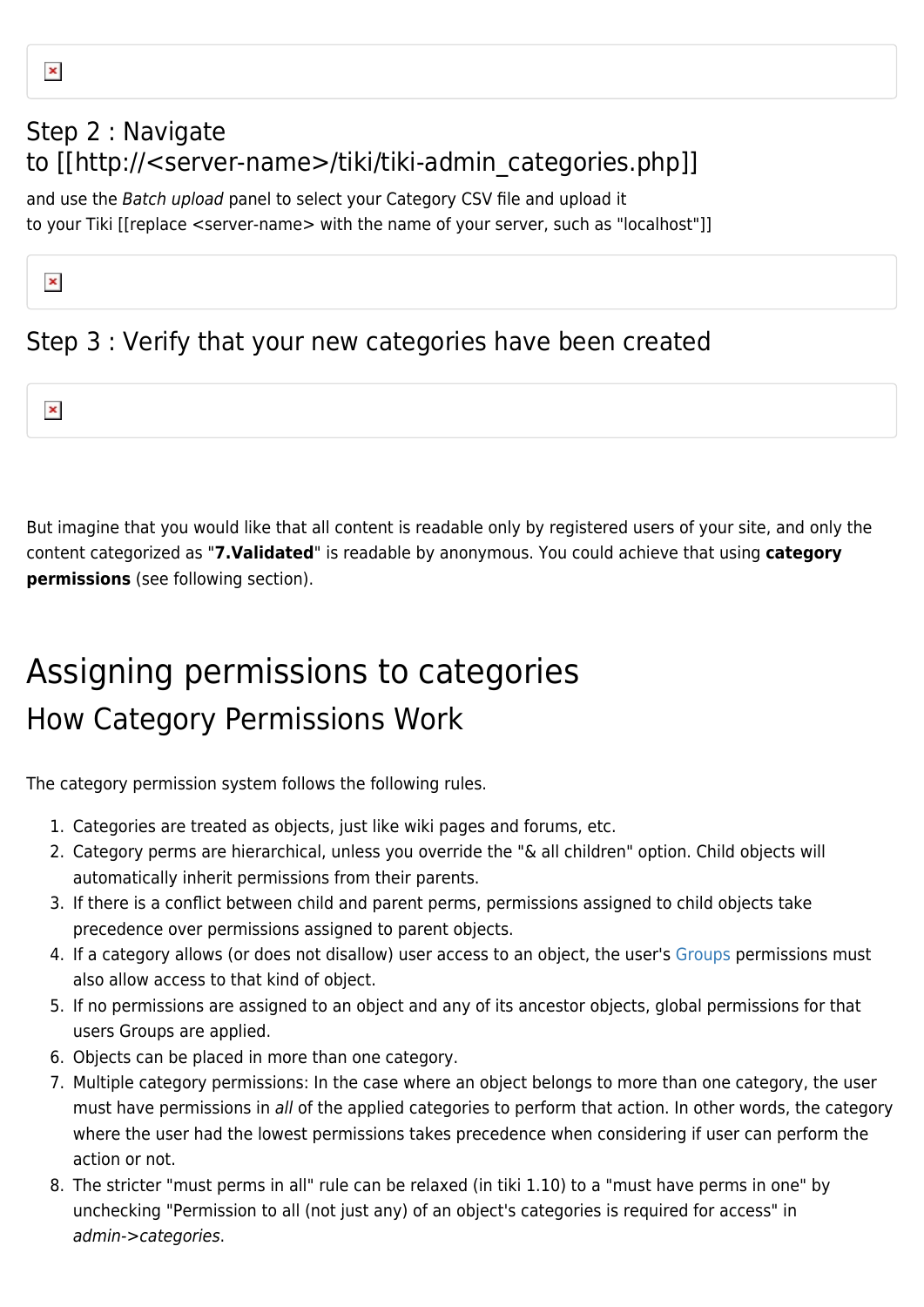To assign permissions to a category, go to tiki-admin\_categories.php and click the appropriate key icon, which will send you to tiki-categpermissions.php. tiki-categpermissions looks and works very much like tikipagepermissions.php.

To know what the permissions mean exactly, see: [Categories Details](https://doc.tiki.org/Categories-Details)

### Changes to Category Perms Between 1.9 and 1.10

Before 1.10 there were only two category permissions:

- tiki p admin categories
- tiki p view categories

using these two perms, could not have a user who could view a categorized page but not edit (if they otherwise had edit permissions).

Starting in version 1.10, the permissions related to categories have been modified, to allow the possibility for users who can add an object to a category, but not change or remove the assigned categorization of an object.

As such Tiki 1.10.x has different meaning for tiki p view categories, and introduced some new perms like tiki p view categorized. More information in [Categories Details](https://doc.tiki.org/Categories-Details)

### Example

Following with the example in [Categories Admin,](https://doc.tiki.org/Categories%20Admin) we need to click on the green key ( $\vert x \vert$ ) icon at the left of "Status" category:

| B.<br>                     |   |
|----------------------------|---|
| M<br>To Do                 | × |
| Ø<br>V<br><b>Obsolete</b>  | × |
| LL.<br>M<br>3. In Progress | × |
| M<br>4. Pending Review     | × |
| M<br>5. Reviewed           | × |
| B<br>ted                   | × |

which could show as something like: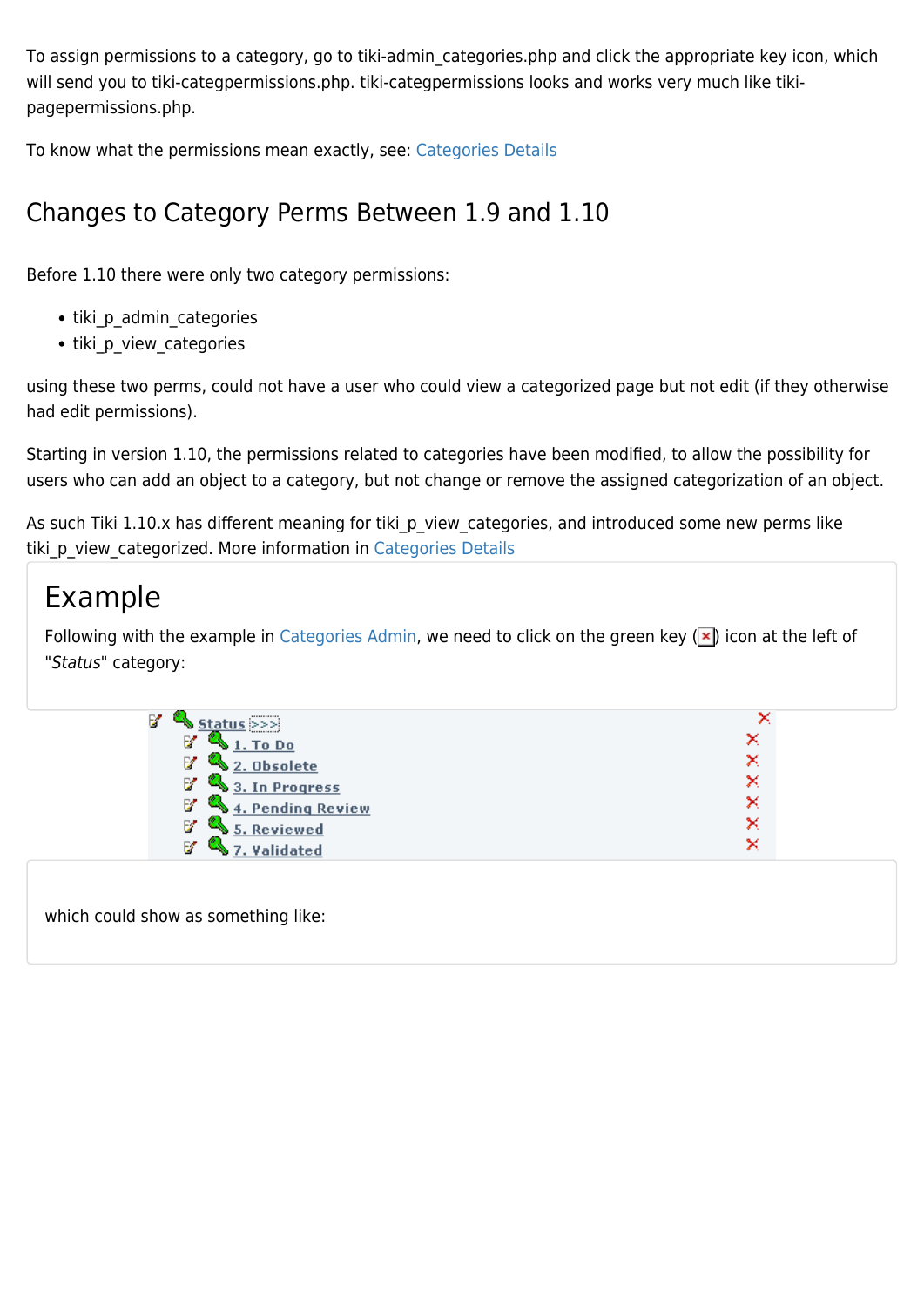### Assign permissions to category: Top :: Status

**Admin categories** 

#### Current permissions for this category:

| group                                                                       | permission                        | action                                                                                                                                  |
|-----------------------------------------------------------------------------|-----------------------------------|-----------------------------------------------------------------------------------------------------------------------------------------|
|                                                                             | Anonymoustiki_p_view_categories   | (remove from this category & all its children) (remove from this<br>(category only                                                      |
| <b>Editors</b>                                                              |                                   | tiki_p_admin_categories (remove from this category & all its children) (remove from this<br>(category only                              |
|                                                                             | Registered tiki_p_view_categories | (remove from this category & all its children) (remove from this<br>(category only                                                      |
| Assign permissions                                                          |                                   |                                                                                                                                         |
|                                                                             |                                   | assign   tiki_p_view_categories $\vert \vee \vert$ to group   Registered $\vert \vee \vert$ for   this category & all its children   or |
| this category only                                                          |                                   |                                                                                                                                         |
| Assigning permissions for all children is recommended for best performance. |                                   |                                                                                                                                         |

As stated in the cited example, we want to remove from the anonymous group the permission to view the category content from all the "Status" subcategories. The easiest way is to click on "**(remove from this category & all its children)**":

| group | permission | action                                                                                                              |
|-------|------------|---------------------------------------------------------------------------------------------------------------------|
|       |            | Anonymous tiki p view categories (remove from this category & all its children) (remove from this<br>category only) |
|       |            |                                                                                                                     |

You might need to confirm the action, depending on your configuration, to end up with a table like this:

#### Current permissions for this category:

| group   | permission.                       | action                                                                                                      |
|---------|-----------------------------------|-------------------------------------------------------------------------------------------------------------|
| Editors |                                   | tiki_p_admin_categories((remove from this category & all its children) (remove from this category)<br>only) |
|         | Registered tiki_p_view_categories | $ $ (remove from this category & all its children) (remove from this category<br>only)                      |
|         | Accian narmiccione                |                                                                                                             |

Assign permissions

Then, you can go back to "Admin categories", click on the ">>>" sign at the right of Status category, and click on the green key  $(\times)$  at the left of **7. validated** (see image above, if needed). There we can add the permission tiki p view categories for the anonymous group to read the content from that category, through clicking on "this category only" (or add the permission to that category and its children using the other button, if we had some child categories inside, and we would wish to do so).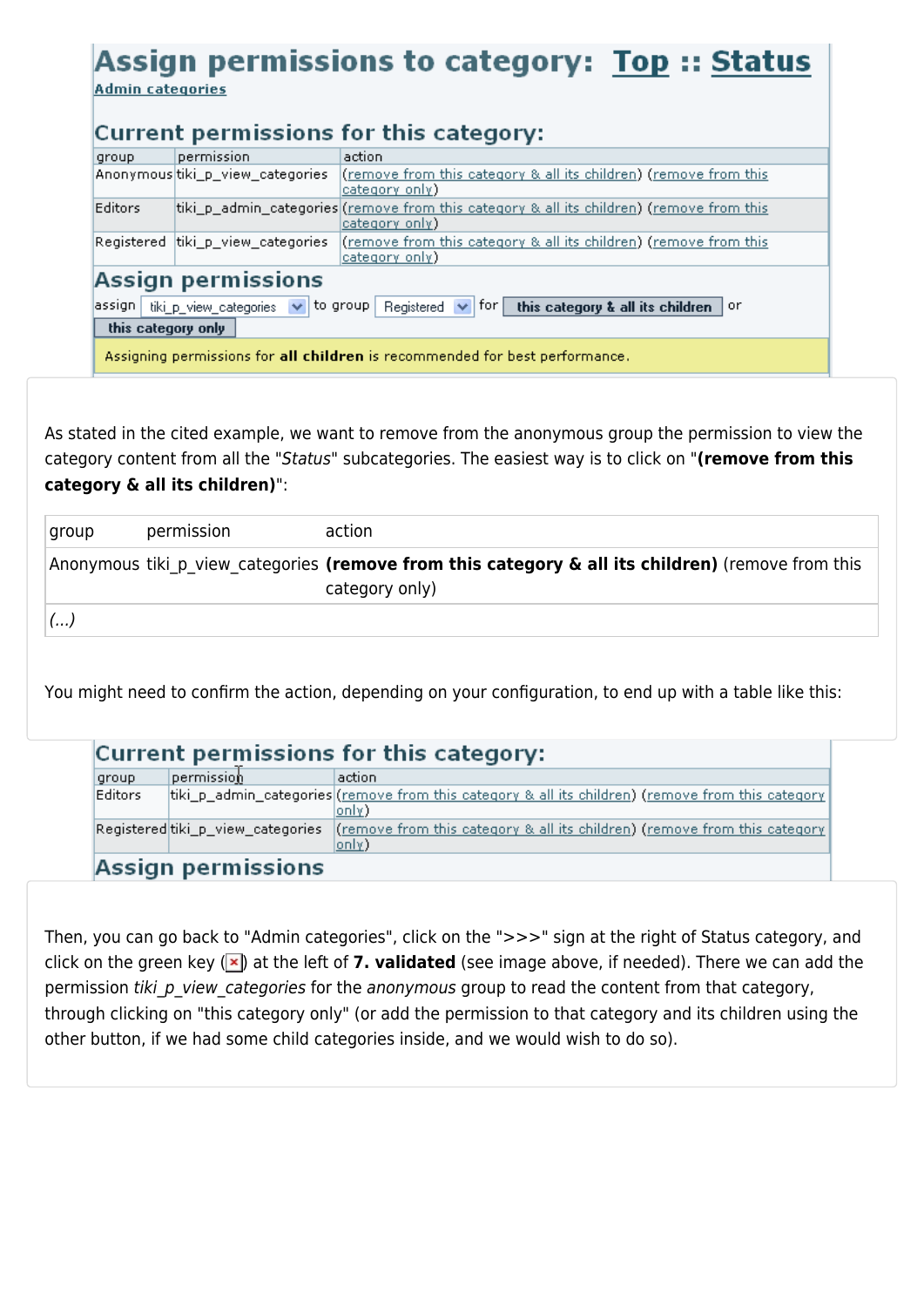### Assign permissions to category: Top :: Status :: 7. Validated

**Admin categories** 

#### Current permissions for this category:

| group              | permission                                          | action                                                                                                                              |
|--------------------|-----------------------------------------------------|-------------------------------------------------------------------------------------------------------------------------------------|
| Editors            |                                                     | tiki_p_admin_categories ( <u>remove from this category &amp; all its children</u> ) ( <u>remove from this category</u> )<br>loniv). |
|                    | Registered tiki_p_view_categories                   | <u>(remove from this category &amp; all its children) (remove from this category</u><br>(only                                       |
|                    | Assign permissions                                  |                                                                                                                                     |
| assign             | tiki_p_view_categories<br>$\vee$                    | to group Registered<br>this category & all its children<br>tor I<br>or                                                              |
| this category only |                                                     | Registered                                                                                                                          |
|                    | Assigning permissions for all children i: Anonymous | Editors<br>$\blacksquare$ for best performance.<br>Admins                                                                           |
|                    |                                                     |                                                                                                                                     |

That's it.  $\bigcirc$ 

Note that if there is no permission assigned to a category, you will see the yellow key  $(\times)$  icon next to it.

And also that, starting in Tiki 1.10, a new category permission is added to Tiki in order to easily allow granting (or restricting) users to edit contents assigned to a category, through the permission "**tiki p edit categories**" (= "Can edit items in categories").

## Adding content to categories

You can add content to the categories from editing an object itself (see [Category User](https://doc.tiki.org/Category-User)), on a edit an object by object basis, or in a centralized procedure from "Admin -> Categories".

For instance, we can add some content to the category "**1. To Do**", from the example above. We can click on the category name in the list, and we would see the objects which are already assigned to this category (no one in this example), and add new (existent) objects to this category: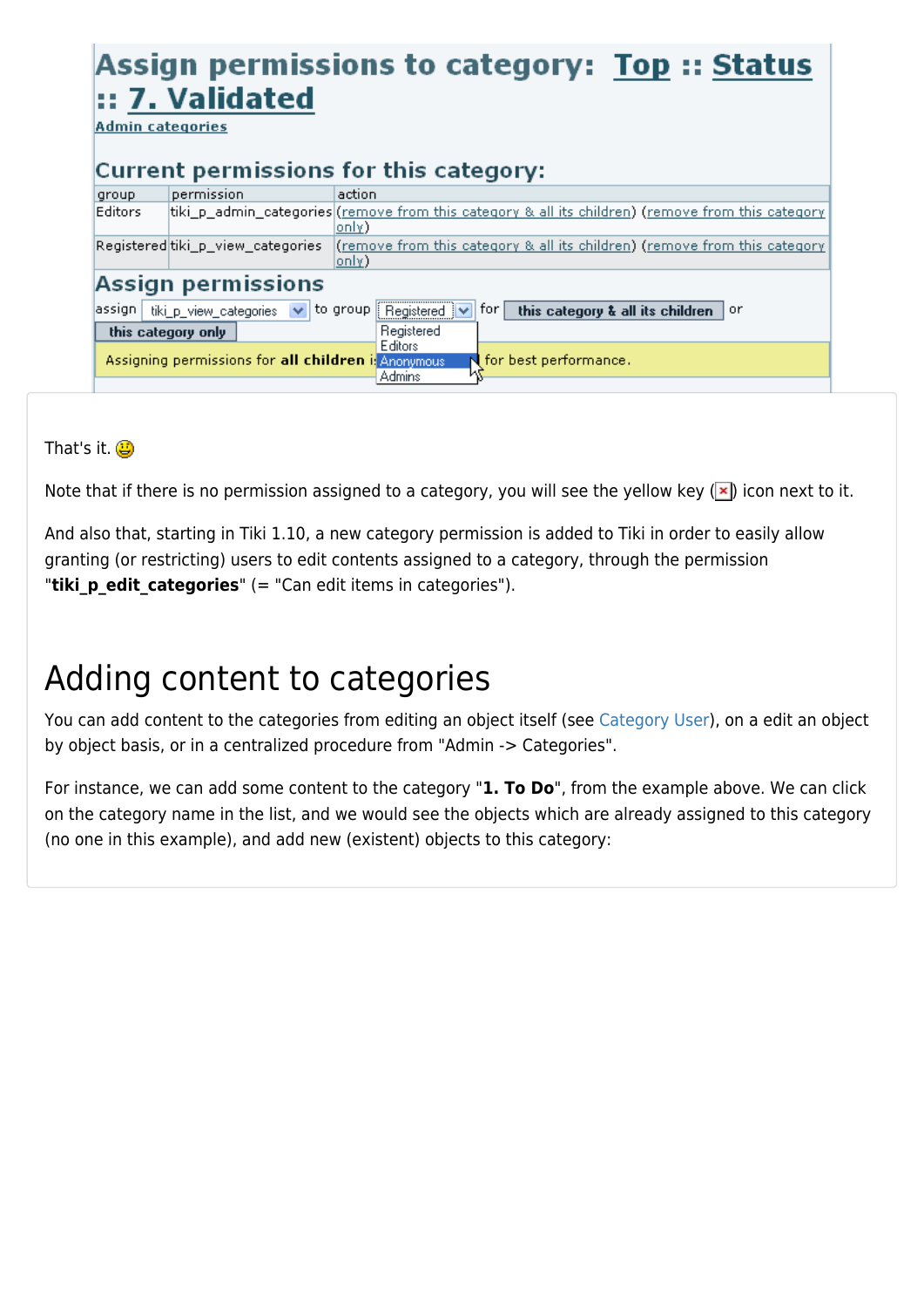| Find       | <b>find</b>                                                    |     |
|------------|----------------------------------------------------------------|-----|
| name       | delete<br>type                                                 |     |
|            | Page: 1/1                                                      |     |
|            | Add objects to category <b>1. To Do</b>                        |     |
| Find       | filter                                                         |     |
| page:      | Comparteix<br>Demandes<br>HomePage<br>Notícies per RSS<br>Nova | add |
| article:   | Informació actualitzada del camp d'()                          | add |
| blog:      | Reflexions V                                                   | add |
| directory: | Agricultura V                                                  | add |
| image gal: | $logos$ $\vee$                                                 | add |
| file gal:  | Documents públics de l'Associació   ↓                          | add |
| forum:     | Ús de la Web<br>v                                              | add |
| poll:      | v                                                              | add |
| faq:       | $\checkmark$                                                   | add |
| tracker:   | Demandes<br>v                                                  | add |
| quiz:      | ◡                                                              | add |

After adding some objects, you will see them listed on the box "Objects in category **1. To Do**":

| Objects in category 1. To Do |           |        |
|------------------------------|-----------|--------|
| Find<br>find                 |           |        |
|                              |           |        |
| name                         | type      | delete |
| <b>Ofertes</b>               | tracker   | ×      |
| Reflexions                   | blog      | ×      |
| Regionals                    | directory | ×      |
| Welcome                      | wiki page | ×      |
|                              | Page: 1/1 |        |

## Applying themes to categories.

You can assign a basic theme style for you tiki site, but select some other theme site (such a customized them style similar to the previous but columnless, for instance) for specific objects in your tiki, or for specific categories. This way you might have, for instance, a homepage without columns, and after clicking on some links, keep browsing your site with some column/s on the side/s.

To enable this feature, you need to toggle it on as all the rest of fetures at "**Admin -> Features**".